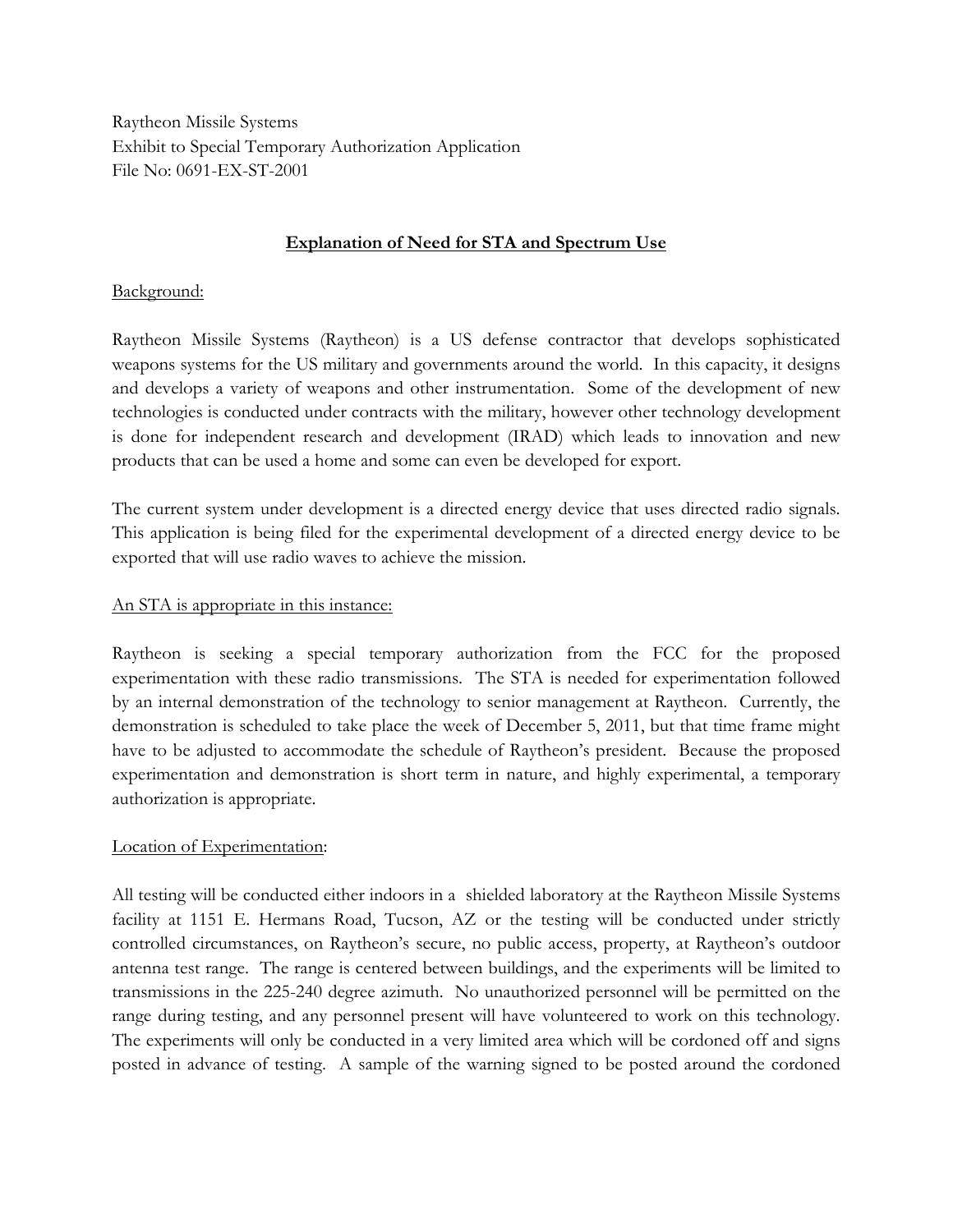area is attached at the end of this exhibit. The coordinates of the proposed testing are set out in the experimental license application, and for easy reference they are:

Outdoors:

| Latitude:  | $32-06-15$ N      |
|------------|-------------------|
| Longitude: | $110 - 57 - 13$ W |



Figure 1: Location of proposed testing on RF test range

# Nature of Experimentation:

The program in question is working to determine the safe and effective uses of directed radio energy. In pursuing this research, all participants in Raytheon's research program have volunteered to work on the project. Furthermore, there is no experimentation with the device on any human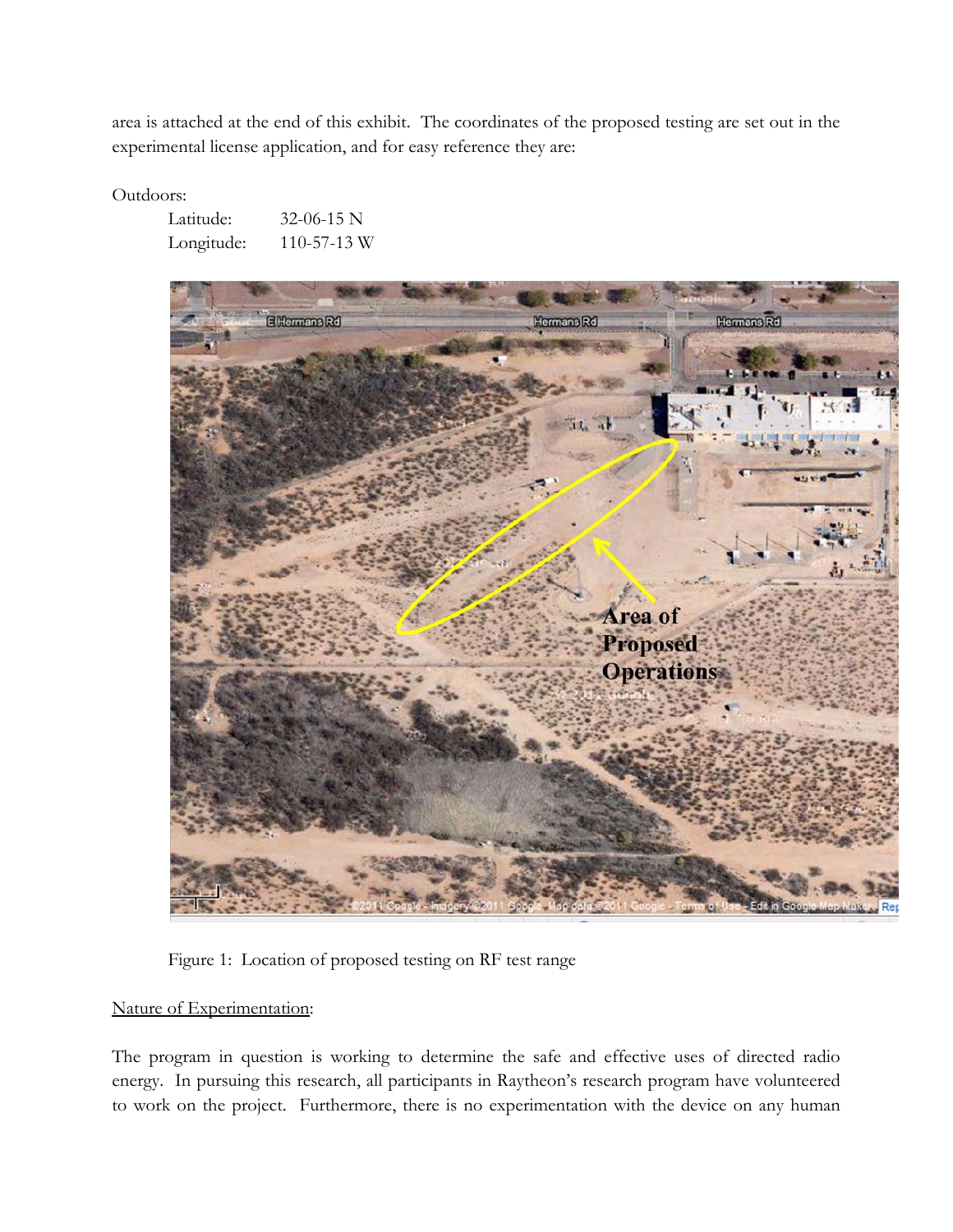subject unless the subject has volunteered to participate in the experimentation. Raytheon's RF Safety team has been thoroughly briefed on the proposed experimentation, and they have written a proprietary and confidential plan for the protection of the Raytheon workforce to ensure that Raytheon is in compliance with all RF safety requirements.

The experimentation will use the radio frequencies requested in this application to develop wave forms and algorithms to direct the radio energy so that it can be used as a directed energy weapon. The goal is to concentrate the radio energy transmission to a very small target so that there are no extraneous radio emissions. Instead, all of the energy will be concentrated in a way that is effective at accomplishing the goal of the government personnel using the technology but is not harmful to people.

Because this technology is very new, there is a great deal to be learned still about how to effectively direct the radio energy while ensuring that there is no lasting harm. Further, given the strength of the directed, or concentrated, radio signal, some of the experimentation is intended to develop technologies to be incorporated into this export-only product that would ensure the safety of others in the vicinity of the use of the device. In other words, there is a great deal of experimentation needed to ensure that there are no dangerous spurious emissions. If one is to use a directed energy beam, that beam must be coherent, discrete, and controllable. Development of such devices requires advanced engineering and extensive testing across a wide set of parameters to ensure the safety of the device.

This STA proposes to allow the program time to work on the technology in the lab and on the RF test range so that it has sufficient information to demonstrate a prototype to senior management at Raytheon, allowing them to make a corporate decision regarding future development of this technology.

#### Characteristics of the proposed transmissions:

Raytheon's team is currently working on development of a demonstration unit that would be used for marketing to foreign countries. In the development of this unit, the proposed input power will be 800 Watts. As described above, that energy will be highly directed.

- Frequencies: 94.0 to 96.0 GHz
- Power output: 800 Watts
- ERP: 50 MW
- Azimuth: Between 225 and 240 degrees
- Beamwidth: The RF Energy is a focused RF beam
	- Almost all energy is directed in front of the antenna
	- At 1.5 degrees off boresight, the signal is 20 dBi down
	- At 5 degrees off boresight, the signal is 35 dBi down